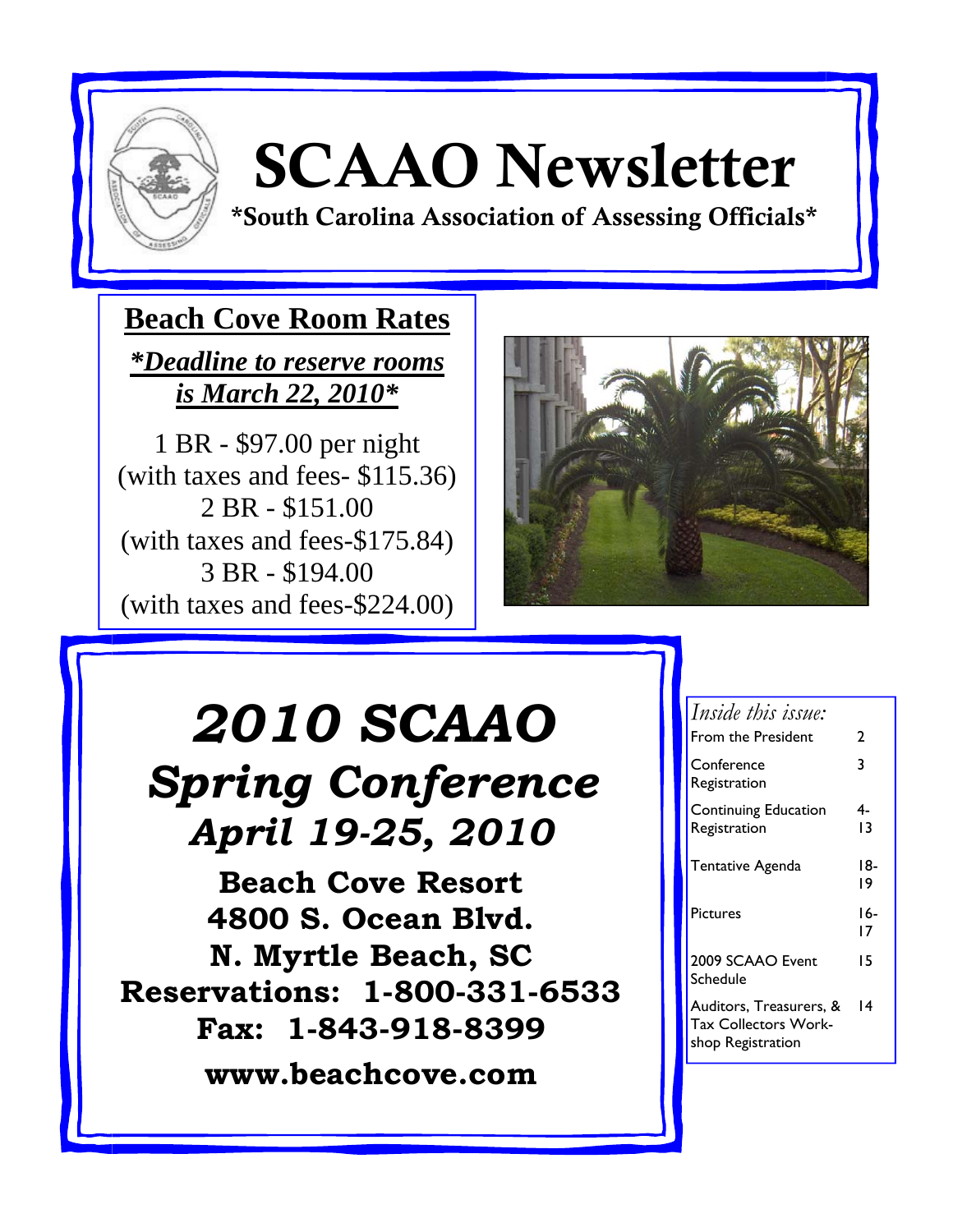#### **South Carolina Association of Assessing Officials**

*Executive Board 2010*

> **President**  Rendel Mincey

**President-Elect**  Debbie Adkins

**Vice Presidents**  Piedmont– Mike Freeman Midlands– Clarence Caudill Low Country– Doretta Elliott

> **Secretary**  Becky Berry

**Treasurer**  Adriane Shealy Po Box 299 Little Mountain, SC 29075

> **Assistant Treasurer**  Ashley Miles PO Box 1253 Anderson, SC 29622

**Immediate Past President**  Cindy Burke

> **Executive Secretary**  Jerry Robertson

**Board of Directors 2010**  Debbie Adkins Sharon Burris Cindy Goldenberg **2012**  Cheryl Morgan Charles Brewer Wendell Irby

**State Representatives to IAAO**  Gil Bulman Rick Dolan

> **IAAO Candidates Club**  Dians Sharp

**Committee Chairmen** 

**Education**  George Wise

**Legislative Study**  John Cloyd

**Conference**  Brenda Truesdale

**SMAC Representative-DOR**  Rob Mayer

**SMAC Representative-SCAAO**  Mike Freeman **Parliamentarian** 

Sara Wade

**Chaplain**  Rob Mayer

**Newsletter Editor**  Ashley Miles

**Photographer**  Jerry Robertson

# *From The President ~ Rendel Mincey*

Dear SCAAO Members:

It is with great honor and gratitude that I serve you as President of SCAAO this year.

The success of this organization is the result of previous and present efforts of the SCAAO Board of Directors, Committees and Members. These efforts have continued to improve the standards of assessment practices and allowed opportunity for free discussion and interchanging of ideas on subjects of mutual concern. Your involvement in this organization is encouraged for its continued success and its ability to better serve you as assessment officials.

We have experienced a rapid changing economy. Markets have soared and now have declined substantially. The impacts on our duties as assessment officials have been substantial with heavy workloads, property tax legislation and large budget cuts. The SCAAO allows us to communicate with each other on issues we all endure during times such as these. It is important that we all work together to offer our experience, knowledge and expertise to improve our ability to deal with those circumstances that impact our positions as assessing officials.

I encourage each of you to become involved in SCAAO whether it be active on a committee, board or just simply being an active member.

Your Conference and Educational Committees have made special efforts through their hard work and communications to provide you with a successful and informative Conference for 2010. Informative educational classes and workshops will be provided and don't forget the Frogmore stew on Thursday evening and the Presidential Reception and Banquet on Friday evening; remember your door prizes. I commend those who have worked so hard toward making this years conference a success.

Thanks to each SCAAO member for allowing me to serve as your President this year. I look forward to seeing you at the spring conference.

Please feel free to contact me (843-915-6577 office, 843-503-1882 cell, rmincey@horrycounty.org) with suggestions or thoughts about SCAAO.

Sincerely

*Rendel Mincey*  SCAAO President`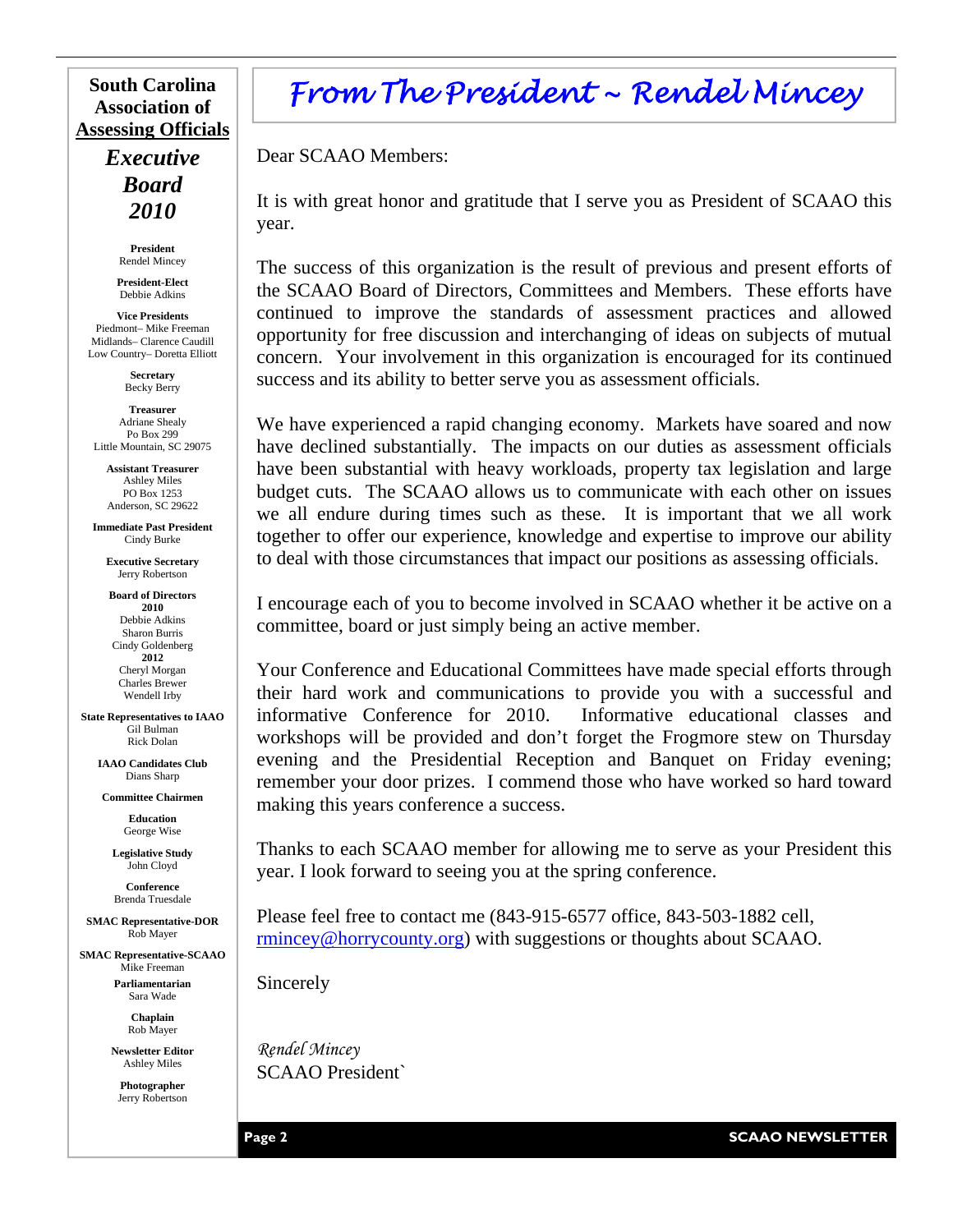## **2010 SCAAO SPRING CONFERENCE AND EDUCATIONAL SEMINAR April 19, 2010 – April 25, 2010 Beach Cove Resort**

## **CONFERENCE REGISTRATION FORM**

|       | Please indicate which activities you plan to attend. |                                                                                                                                                                            |                                                                                                  |                                                                                                                                                                                                                                                                                                                                                                                         |          |
|-------|------------------------------------------------------|----------------------------------------------------------------------------------------------------------------------------------------------------------------------------|--------------------------------------------------------------------------------------------------|-----------------------------------------------------------------------------------------------------------------------------------------------------------------------------------------------------------------------------------------------------------------------------------------------------------------------------------------------------------------------------------------|----------|
| $[\_$ |                                                      | SCAAO SPRING CONFERENCE $4/22/10 - 4/25/10$ (PRIOR TO APRIL $5^{TH}$ )<br>(fee includes cost for one guest to attend the Frogmore & Banquet, but NOT another<br>Guest Name |                                                                                                  | employee of your office) Conference Registration fee for Honorary Members is waived.                                                                                                                                                                                                                                                                                                    | \$100.00 |
|       | employee of your office)                             | SCAAO SPRING CONFERENCE 4/22/10-4/25/10 (AFTER APRIL 5TH)<br>(fee includes cost for one guest to attend the Frogmore & Banquet, but NOT another                            |                                                                                                  |                                                                                                                                                                                                                                                                                                                                                                                         | \$125.00 |
|       |                                                      |                                                                                                                                                                            |                                                                                                  |                                                                                                                                                                                                                                                                                                                                                                                         |          |
|       | <b>Number attending:</b>                             | <b>Frogmore Stew (Thursday Night)</b>                                                                                                                                      |                                                                                                  |                                                                                                                                                                                                                                                                                                                                                                                         |          |
|       |                                                      | <b>Banquet (Friday Night)</b>                                                                                                                                              |                                                                                                  |                                                                                                                                                                                                                                                                                                                                                                                         |          |
|       | <b>Frogmore Stew only</b>                            | If attending workshop/continuing education only and<br>do not plan on attending Conference, you<br>must have a ticket to attend the Frogmore.                              |                                                                                                  |                                                                                                                                                                                                                                                                                                                                                                                         | \$20.00  |
|       |                                                      |                                                                                                                                                                            |                                                                                                  | <b>TOTAL AMOUNT ENCLOSED</b>                                                                                                                                                                                                                                                                                                                                                            | $\sim$   |
|       | With Your Payment To The Address Listed Below:       |                                                                                                                                                                            |                                                                                                  | <b>NOTE:</b> To Enroll For The Workshop For The Auditors, Treasurers or Tax Collectors Or For The Continuing Educational Courses<br>For The Assessors, You Must Complete The Appropriate Registration Form(s). You May Submit One Check To Cover Cost Of The<br>Conference Registration And The Educational Workshops. Please Complete The Attached Registration Forms And Return Along |          |
|       | Mail to:                                             | <b>SCAAO</b><br>c/o Adriane Shealy<br><b>Post Office Box 299</b><br>Fax: 803-898-5484                                                                                      | Little Mountain, South Carolina 29075<br>Telephone: 803-898-5480 (office)<br>803-239-6912 (cell) |                                                                                                                                                                                                                                                                                                                                                                                         |          |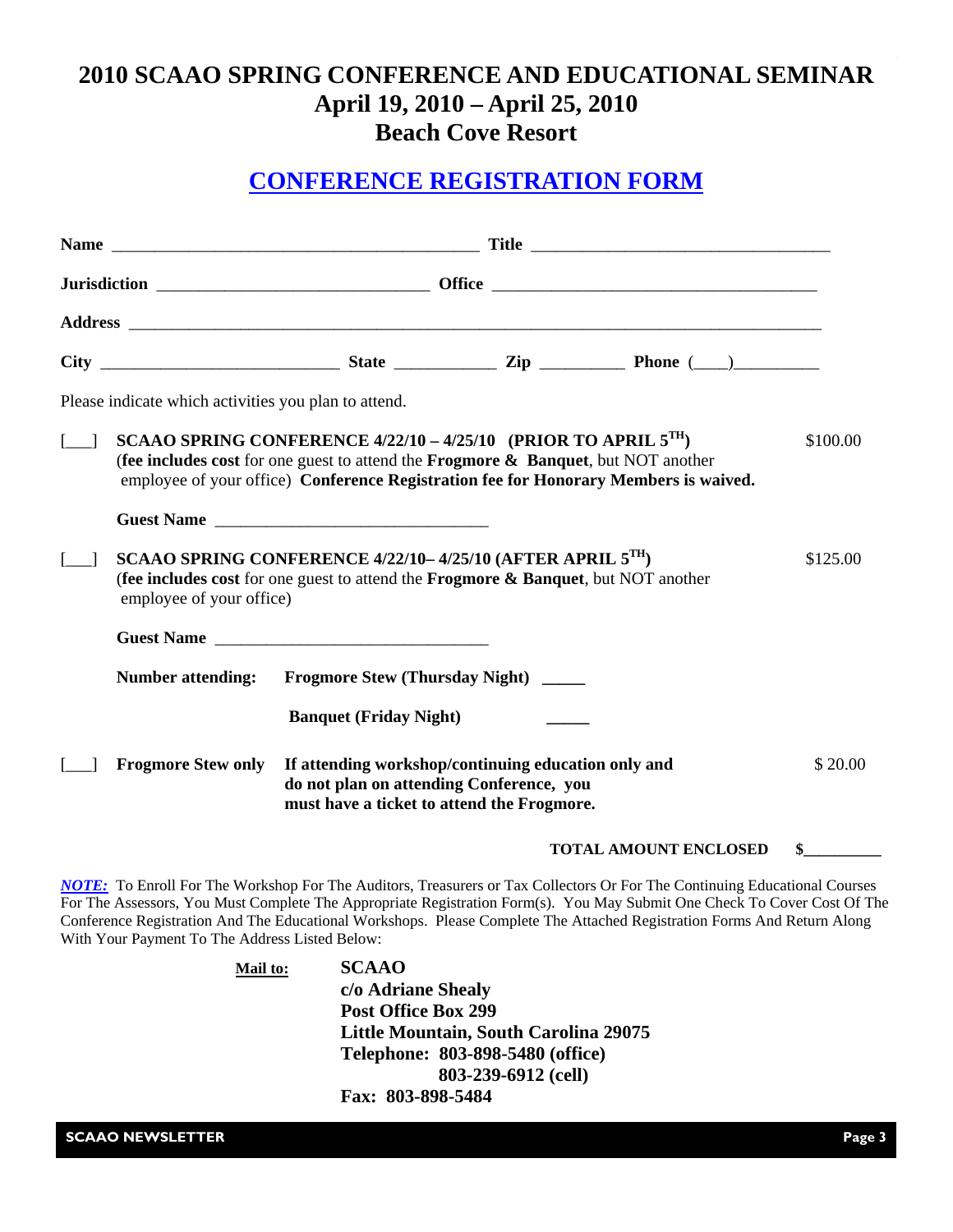## **South Carolina Association of Assessing Officials Continuing Education Courses**

# **Course Information:**

# **Valuation of Agricultural Property in SC 3 Hours Credit (Course 127-CE-1040)**

Instructors: Sandy Houck, Instructor No.184 Mary Lou Powell, Instructor No. 224

# **Course Dates and Location:**

**April 21 - April 22, 2010 Wednesday, April 21: Registration 1:00 to 1:30 pm – Class 1:30 to 4:30 pm Thursday, April 22: Registration 8:00-8:30 am – Class 8:30 to 11:30 am**

> Beach Cove Resort 4800 South Ocean Boulevard North Myrtle Beach, South Carolina 29582

## **COURSE IS LIMITED TO 50 ATTENDEES**

Both the Registration Form and Enrollment Agreement **must be completed**. Please enter the total amount of money on **Page Two** of the Registration Form for **each** individual. Each person registering for a class must fill out a Registration Form and Enrollment Agreement. *However, you can write one check to cover multiple completed Registration Forms.* 

# **REGISTRATION DEADLINE: April 5th, 2010**

- The cost of this course includes all materials
- *This is a three-hour course*
- Please complete an original registration form and enrollment agreement for each person attending the educational workshop.
- Please fax your registration and enrollment agreement to Adriane Shealy at (803) 898-5484.
- Mail your payment (check made payable to SCAAO) with your **original** registration form and enrollment agreement **by April 5th, 2010** to the address listed below.

**As you are aware, you are required by state law to attend nine hours of continuing education provided by the Department of Revenue. This course will count as three hours of your nine hours of continuing education.**

**You may mail, fax or email to Adriane Shealy: SCAAO** 

 **c/o Adriane Shealy Post Office Box 299 Little Mountain, South Carolina 29075 Telephone: 803-898-5480 (office) 803-239-6912 (cell) Fax: 803-898-5484 Email: shealya@sctax.org**

## **Page 1 of 3 (Valuation of Ag Property in SC Course)**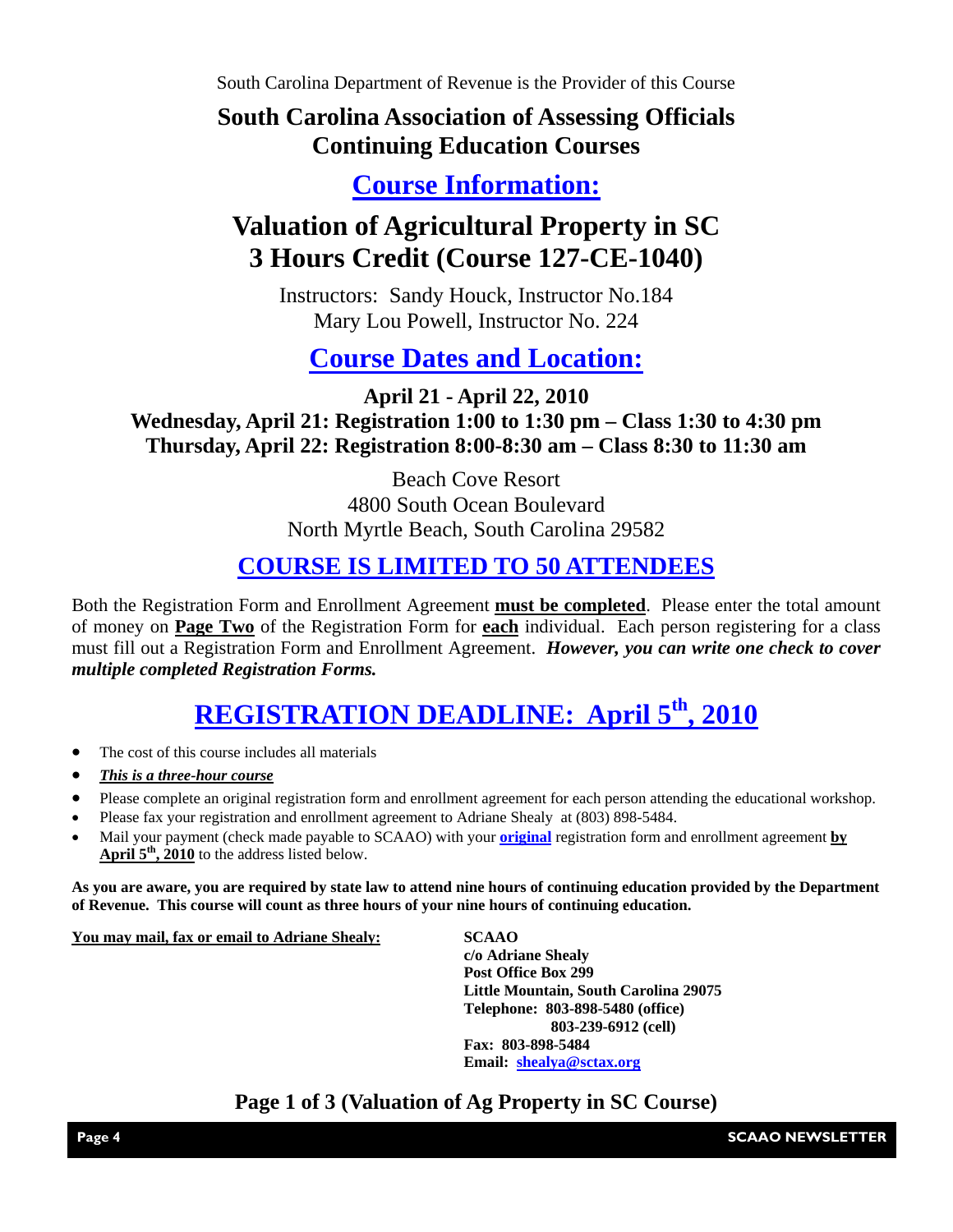## **South Carolina Association of Assessing Officials**

## **COURSE REGISTRATION FORM**

#### **Enrollment Agreement Page 3 must be signed and returned with this Registration Form**

| Legal Name:              | Title:                              |
|--------------------------|-------------------------------------|
| County:                  | <b>Mailing Address:</b>             |
| City:                    | <b>State</b><br>Zip Code            |
| Email:                   | Telephone No:                       |
| SC Appraisal Lic/Cert #: | SSN:<br>(iust last 4 #'s)<br>XXX-XX |

#### **Beach Cove Resort 4800 South Ocean Boulevard North Myrtle Beach, South Carolina 29582**

*Morning Registration will be from 8:00 to 8:30 am Afternoon Registration will be from 1:00 to 1:30 pm* 

#### **[\_\_\_] Valuation of Agricultural Property in SC \$25.00 3 Hours Credit (127-CE-1040)**

## **Please Choose & Check your Class Preference—Check One Only!**

#### **[\_\_\_] Wednesday, April 21, 2010 — 1:30 - 4:30 pm**

#### **[\_\_\_] Thursday, April 22, 2010 — 8:30 - 11:30 am**

Appraiser will learn the definition of Agricultural Real Property and will gain a full and clear understanding of the types of properties that do and do not qualify as Agricultural Real Property. Appraiser will examine the factors to be applied in determining whether property should be classified as Agricultural Real Property. Legal interpretations of these factors will be discussed.

#### **Please make checks payable to SCAAO and send to**:

 **SCAAO c/o Adriane Shealy Post Office Box 299 Little Mountain, South Carolina 29075** 

*Total Amount Enclosed:\$\_\_\_\_\_\_\_\_*

#### **Page 2 of 3 (Valuation of Ag Property in SC Course)**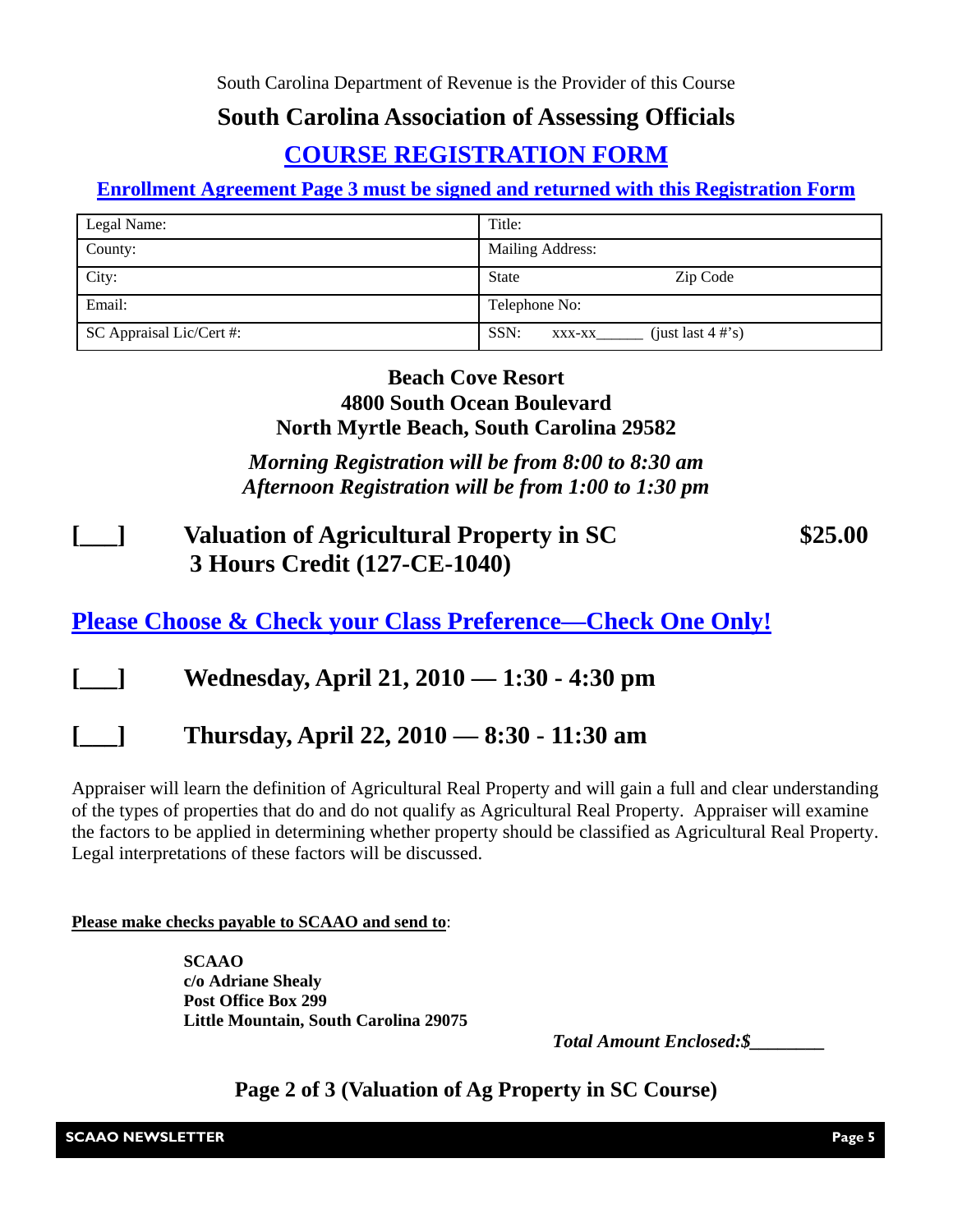#### **APPRAISER MANDATORY CONTINUING EDUCATION COURSE ENROLLMENT AGREEMENT**

#### **SCAAO Post Office Box 299 Little Mountain, South Carolina 29075 (803) 898-5480 Fax: (803) 898-5484**

#### **PLEASE PRINT**

Student's Full Legal Name:

Address:

City, State, and Zip Code:

License Number:  $Social Security Number: XXX-xX-$  (*last 4 only*)

#### **Valuation of Agricultural Property in SC 3 Hours Credit (Course 127-CE-1040)**

April 21 - April 22, 2010

Wednesday, April 21: Registration 1:00 to 1:30 pm – Class 1:30 to 4:30 pm Thursday, April 22: Registration 8:00-8:30 am – Class 8:30 to 11:30 am

> Beach Cove Resort 4800 South Ocean Boulevard North Myrtle Beach, South Carolina 29582

#### *Policies & Procedures*:

**Class Conduct**: The instructor has the right to have any disruptive student removed from the class. All pagers and/or cell phones are to be turned off during class hours.

**Cancellation**: We reserve the right to cancel the course if a minimum of ten (10 students do not register). If an emergency (i.e., act of God, weather emergency, illness of instructor) warrants the rescheduling of a course, you will be advised as soon as possible. If the course is cancelled, students will receive full refunds.

**Refunds**: Refunds will be paid only upon receipt of written notice postmarked or faxed at least one week before the course. No refunds will be paid for notices received six days or less prior to the course. NO EXCEPTIONS.

**Certificate**: Upon successful completion of the course, a Certificate-of-Completion will be mailed to the student. Rosters are kept for five years.

Our courses are offered to anyone regardless of race, color, religion, sex, national origin, familial status, or handicap. If you need special accommodations, please notify us immediately.

Cost of the course includes all material.

**MANDATORY ATTENDANCE**: I understand that registering for the class requires me to attend the full course in order to receive Mandatory Continuing Education Credit. If for any reason, I enter late, leave early, take extended breaks, or am unable to attend the entire course, I will not receive credit. There will be no make-up for any sessions missed. I have read, understand, and hereby consent to the above policies.

**Signature:\_\_\_\_\_\_\_\_\_\_\_\_\_\_\_\_\_\_\_\_\_\_\_\_\_\_\_\_\_\_\_\_\_\_\_\_\_\_\_\_\_\_\_\_\_ Date:\_\_\_\_\_\_\_\_\_\_\_\_\_\_\_\_\_\_\_\_\_\_\_\_\_\_\_\_\_** 

(*Signature required for registration)* 

*NOTE*: PLEASE COMPLETE ENROLLMENT AGREEMENT & COURSE REGISTRATION FORM

#### **Page 3 of 3 (Valuation of Ag Property in SC Course)**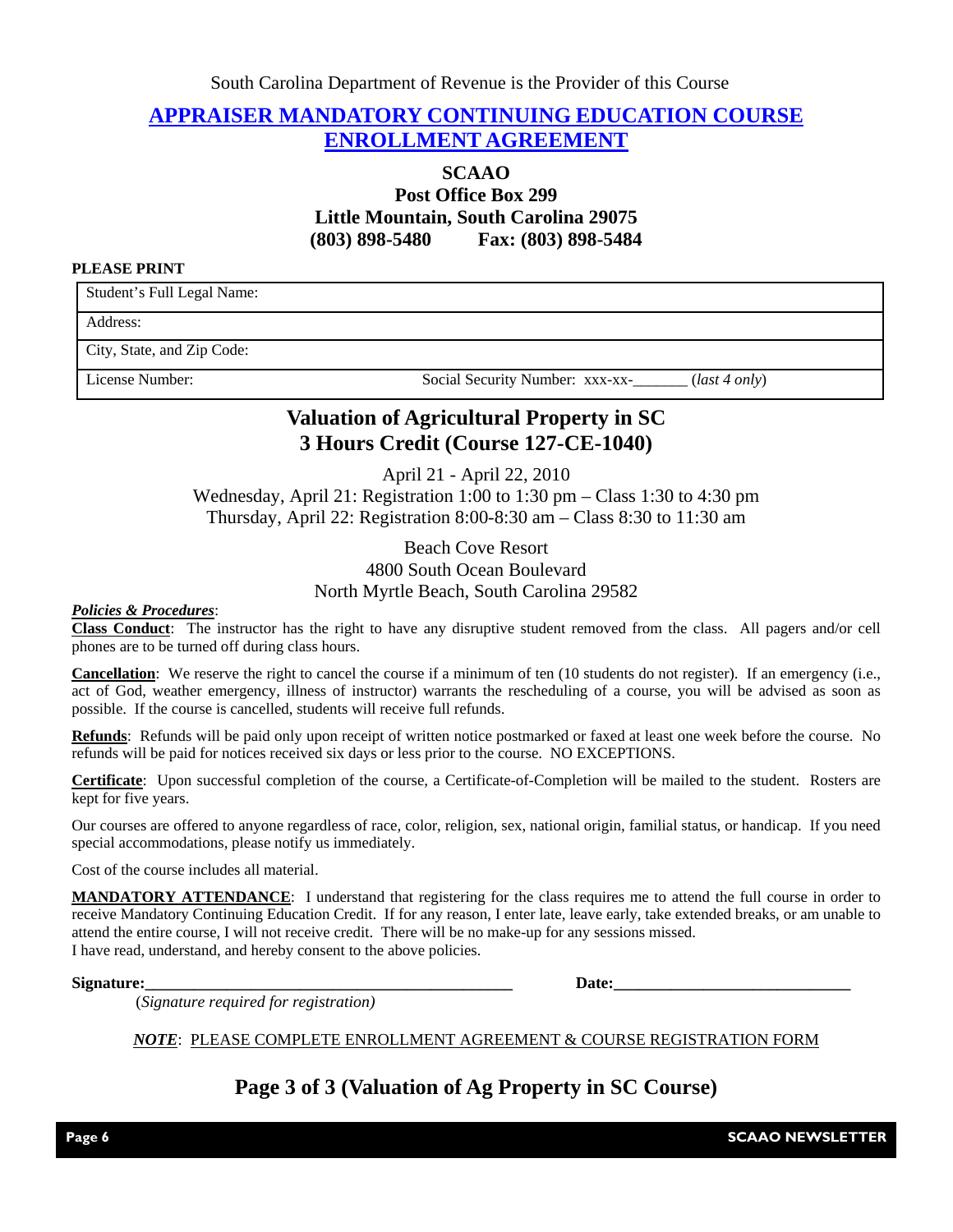**South Carolina Association of Assessing Officials Continuing Education Courses** 

# **Course Information:**

# **Mass Appraisal of Residential Property 7 Hours Credit (Course 127-CE-1053)**

Instructor: R. Latham Harris, Instructor No. 80

#### **Course Dates and Location:**

## **April 21 - April 22, 2010**

Beach Cove Resort 4800 South Ocean Boulevard North Myrtle Beach, SC 29582

Both the Registration Form and Enrollment Agreement **must be completed**. Please enter the total amount of money on **Page Two** of the Registration Form for **each** individual. Each person registering for a class must fill out a Registration Form and Enrollment Agreement. However, you can write one check to cover multiple completed Registration Forms.

# **REGISTRATION DEADLINE: April 5, 2010**

- The cost of this course includes all materials.
- Registration for this course will begin at 8:00 am. The educational workshop will begin at 8:30 am and conclude at 4:30 pm
- Please complete a registration form for each person attending the educational workshop and return it along with your check made payable to **SCAAO by April 5, 2010** to the address listed below. You may fax your registration and enrollment agreement and mail your payment later with your **original** registration form and enrollment agreement.

**As you are aware, you are required by state law to attend nine hours of continuing education provided by the Department of Revenue. This course will count as seven hours of your nine hours.** 

*You may mail, fax or email to Adriane Shealy: SCAAO* 

 *c/o Adriane Shealy Post Office Box 299 Little Mountain, South Carolina 29075 Telephone: 803-898-5480 Fax: 803-898-5484 Email: shealya@sctax.org*

## **Page 1 of 3 (Mass Appraisal of Residential Property)**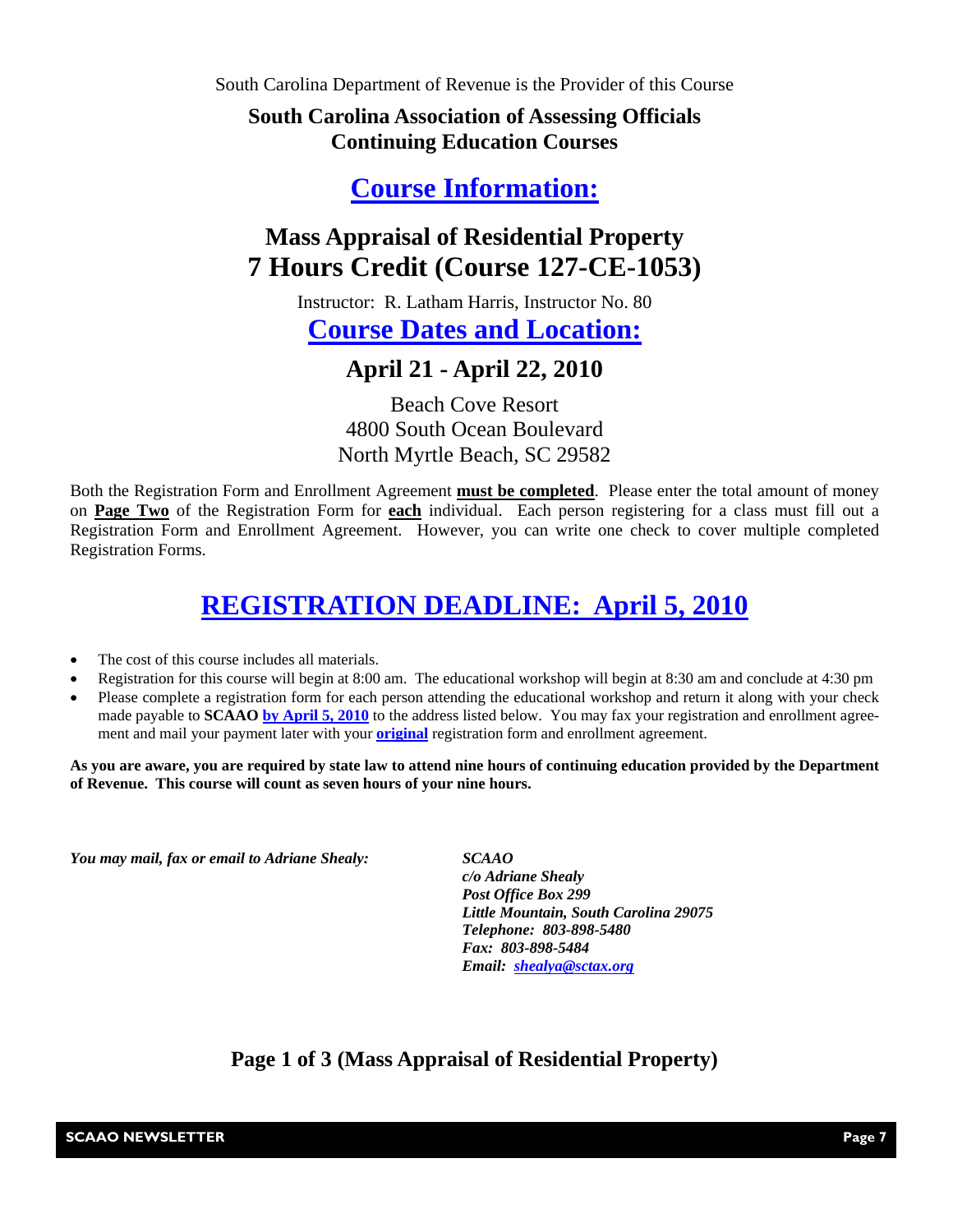#### **South Carolina Association of Assessing Officials Spring Conference**

# **COURSE REGISTRATION FORM**

#### **Enrollment Agreement Page 3 must be signed and returned with this Registration Form**

| Legal Name:              | Title:                                  |
|--------------------------|-----------------------------------------|
| County:                  | Mailing Address:                        |
| City:                    | <b>State</b><br>Zip Code                |
| Email:                   | Telephone No:                           |
| SC Appraisal Lic/Cert #: | SSN:<br>(just last $4 \# s$ )<br>XXX-XX |

#### **Beach Cove Resort 4800 South Ocean Boulevard North Myrtle Beach, South Carolina 29582**

8:00 am to 8:30 am Registration for Continuing Education Class Ì

8:30 am to 4:30 pm

#### [\_\_\_] **Mass Appraisal of Residential Property \$100 7 Hours Credit (Course 127-CE-1053)**

Mass appraisal is the most demanding responsibility of the assessor. If you are new to assessment work, you may be a bit bewildered by the many activities and terms involved in a mass appraisal. This course will introduce you to the mass appraisal process. It will give you an overview of how mass appraisals are planned, organized, carried out, and evaluated. You will learn also information on Ratio Studies, Mass Appraisal Process and Standards of Practices.

> *Please Check your Class Date Preference for the Above Mentioned Classes – Check One Only!*

> > **[\_\_\_]** Wednesday, April 21, 2010

 **[\_\_\_]** Thursday, April 22, 2010

**Please make checks payable to SCAAO and send to**:

 **SCAAO c/o Adriane Shealy Post Office Box 299 Little Mountain, South Carolina 29075** 

*Total Amount Enclosed:\$\_\_\_\_\_\_\_\_*

## **Page 2 of 3 (Mass Appraisal of Residential Property)**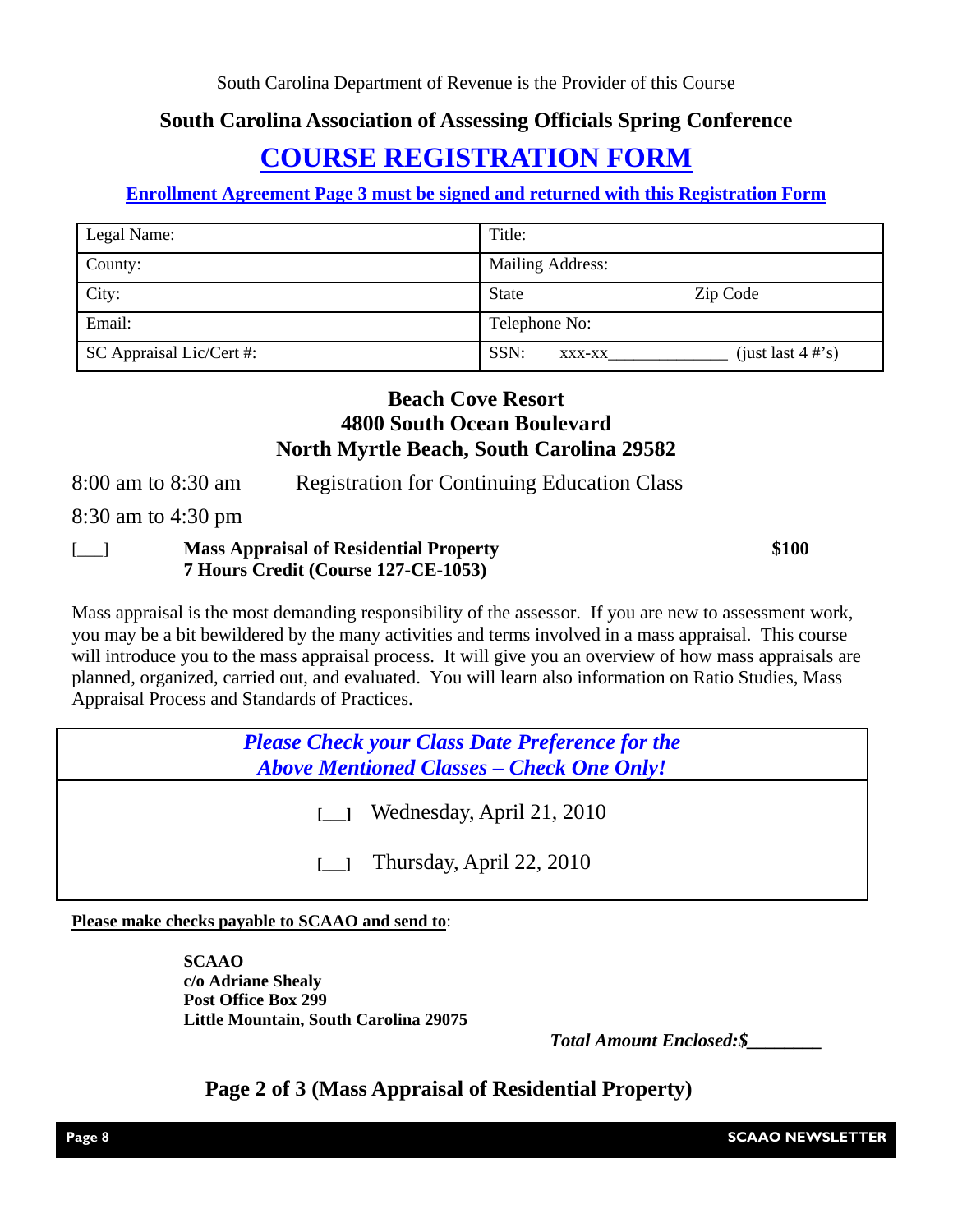#### **APPRAISER MANDATORY CONTINUING EDUCATION COURSE ENROLLMENT AGREEMENT**

**SCAAO Post Office Box 299 Little Mountain, South Carolina 29075 (803) 898-5480 Fax: (803) 898-5484** 

#### **PLEASE PRINT**

Student's Full Legal Name:

Address:

City, State, and Zip Code:

License Number: Social Security Number: xxx-xx-\_\_\_\_\_\_\_\_\_\_\_ (*last 4 only*)

## **Mass Appraisal of Residential Property 7 Hours Credit (Course 127-CE-1053)**

Course Dates and Location: Wednesday, April 21, 2010 Thursday, April 22, 2010

Beach Cove Resort 4800 South Ocean Boulevard North Myrtle Beach, South Carolina 29582

#### *Policies & Procedures***:**

**Class Conduct**: The instructor has the right to have any disruptive student removed from the class. All pagers and/or cell phones are to be turned off during class hours.

**Cancellation**: We reserve the right to cancel the course if a minimum of ten (10 students do not register). If an emergency (i.e., act of God, weather emergency, illness of instructor) warrants the rescheduling of a course, you will be advised as soon as possible. If the course is cancelled, students will receive full refunds.

**Refunds**: Refunds will be paid only upon receipt of written notice postmarked or faxed at least one week before the course. No refunds will be paid for notices received six days or less prior to the course. NO EXCEPTIONS.

**Certificate**: Upon successful completion of the course, a Certificate-of-Completion will be mailed to the student. Rosters are kept for five years.

Our courses are offered to anyone regardless of race, color, religion, sex, national origin, familial status, or handicap. If you need special accommodations, please notify us immediately.

Cost of the course includes all material.

**MANDATORY ATTENDANCE**: I understand that registering for the class requires me to attend the full course in order to receive Mandatory Continuing Education Credit. If for any reason, I enter late, leave early, take extended breaks, or am unable to attend the entire course, I will not receive credit. There will be no make-up for any sessions missed. I have read, understand, and hereby consent to the above policies.

**Signature:\_\_\_\_\_\_\_\_\_\_\_\_\_\_\_\_\_\_\_\_\_\_\_\_\_\_\_\_\_\_\_\_ Date:\_\_\_\_\_\_\_\_\_\_\_\_\_\_\_\_\_\_\_\_\_\_\_\_\_\_\_\_\_** 

(*Signature required for registration)* 

#### *NOTE*: PLEASE COMPLETE ENROLLMENT AGREEMENT

#### **Page 3 of 3 (Mass Appraisal of Residential Property)**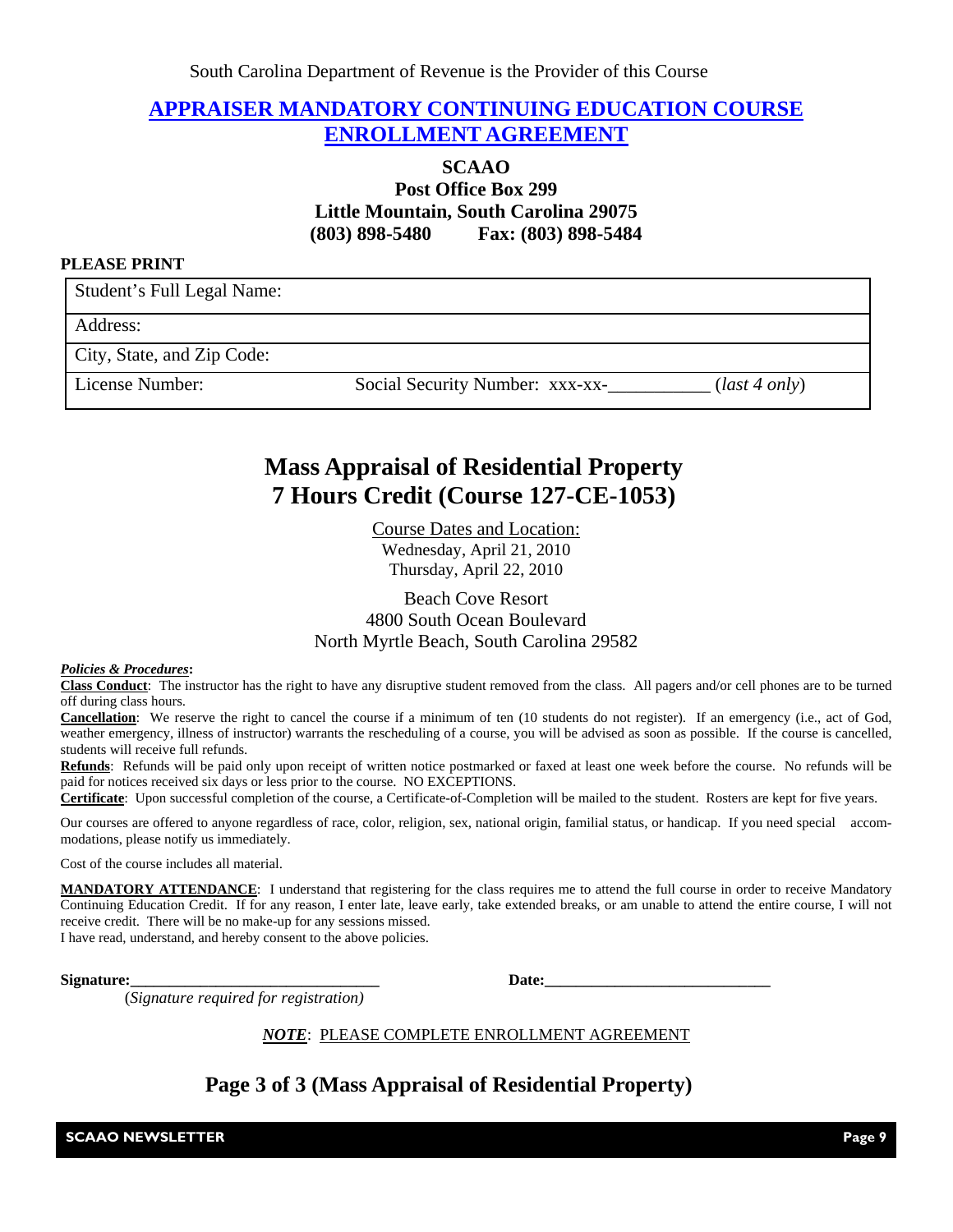# *IMPORTANT ANNOUNCEMENT WITH REFERENCE TO THE USPAP CLASS*

**\*\*DUE TO THE APPRAISAL FOUNDATION POLICY, WE WILL NOT BE ABLE TO GIVE CREDIT IF YOU DO NOT HAVE THE 2010-2011 USPAP MANUAL IN YOUR POSSESSION WHEN ATTENDING THE USPAP CLASS.\*\*** 

**EACH STUDENT WILL BE REQUIRED TO HAVE THE 2010-2011 USPAP (UNIFORM STANDARDS OF PROFESSIONAL APPRAISAL PRACTICE MANUAL) IN THEIR POSSESSION WHEN ATTENDING THE USPAP CLASS IN ORDER TO RECEIVE CREDIT.** 

*IT IS THE STUDENT'S RESPONSIBILITY TO HAVE THE MANUAL WHEN ATTENDING CLASS.* 

# WE WILL NOT BE PROVIDING MANUALS.

**You may order the Manual from the Appraisal Foundation. The mailing address and email address is provided below.** 

> **The Appraisal Foundation 1155 15th Street, NW, Suite 1111 Washington, DC 20005 Telephone Number: 202-347-7722 Fax Number: 202-347-7727 www.appraisalfoundation.org**

*PLEASE NOTE: IF YOU DO NOT HAVE THE 2010-2011 USPAP MANUAL IN YOUR POSSESSION IN CLASS, YOU WILL NOT RECEIVE CREDIT.*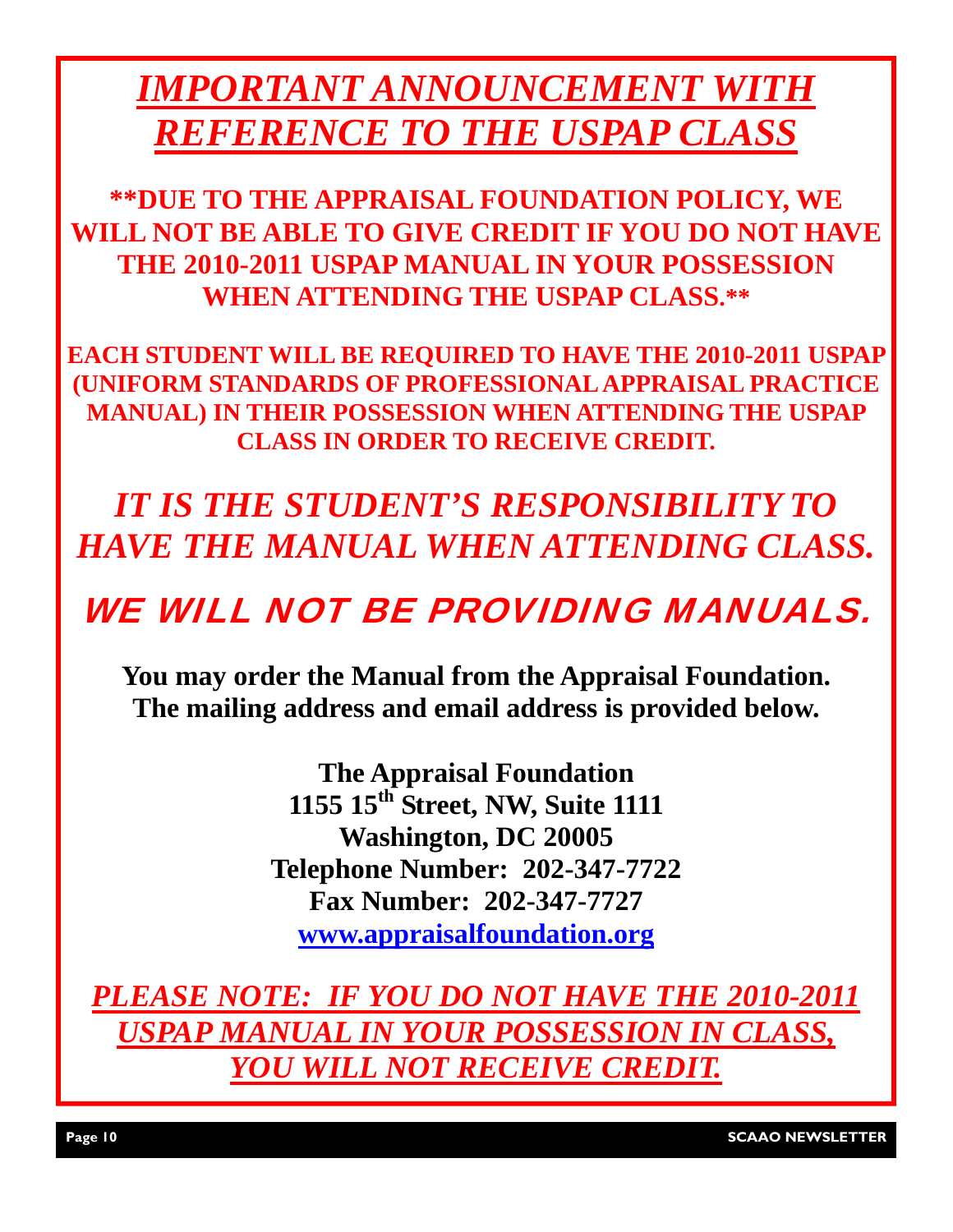South Carolina Department of Revenue and SCAAO are the Provider for these Courses

**South Carolina Association of Assessing Officials CONTINUING EDUCATION COURSES** 

**Course Information:**

# **National USPAP Update 7 Hours Credit (Course 92-CE-1002)**

Instructors: George E. Wise, Jr., Instructor No. 007130AQB

## **Course Dates and Location:**

Tuesday, April 20, 2010 Wednesday, April 21, 2010 Thursday, April 22, 2010

Beach Cove Resort 4800 South Ocean Boulevard North Myrtle Beach, South Carolina 29582

*Continuing Education Courses will be limited to 50 people on a first come first serve basis.*  This workshop is the National 7-hour USPAP Update offered for continuing education for Licensure and Certification through the Appraisal Foundation. (No exam required)

**Both the Registration Form and Enrollment Agreement must be completed. Please enter the total amount of money on page two of the registration form for each individual. Each person registering for a class must fill out a Registration Form and Enrollment Agreement.** *However, you can write one check to cover multiple completed Registration Forms.*

# **Registration Deadline April 5, 2010**

**You may mail, fax or email to Adriane Shealy: SCAAO** 

 **c/o Adriane Shealy PO Box 299 Little Mountain SC 29075 Telephone: 803-898-5480 Fax: 803-898-5484 Email: shealya@sctax.org**

#### **Page 1 of 3 (USPAP)**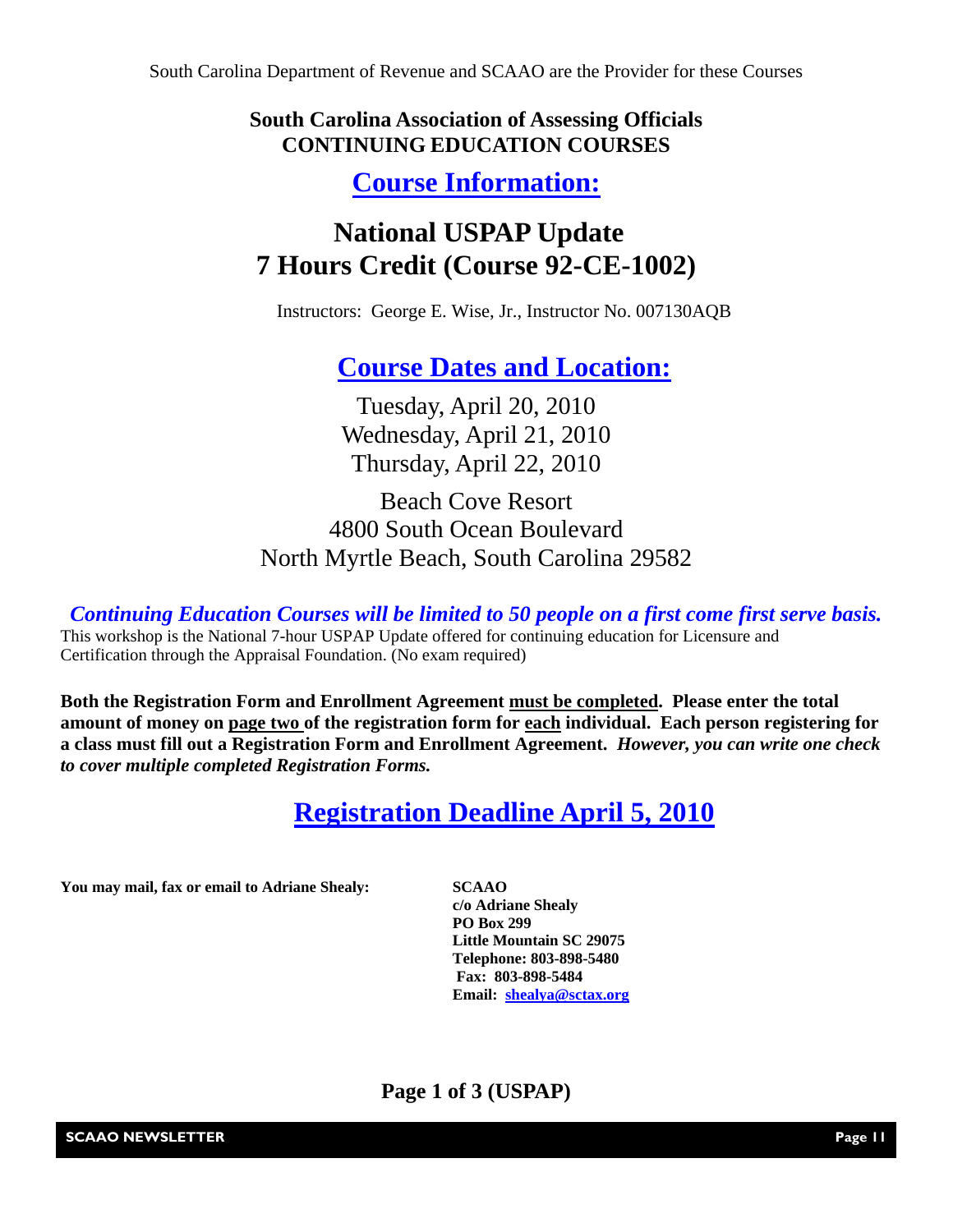#### **SOUTH CAROLINA ASSOCIATION OF ASSESSING OFFICIALS COURSE REGISTRATION FORM**

 **Enrollment Agreement Page 3 must be signed and returned with this Registration Form**

| Tuesday, April 20, 2010 through Thursday, April 22, 2010<br>8:00 AM – 8:30 AM Registration For Continuing Education Class |  |
|---------------------------------------------------------------------------------------------------------------------------|--|
| --------------                                                                                                            |  |

# **8:30 AM – 4:30 PM**

[\_\_\_] **National USPAP Update - No. (92-CE-1002) (7 Hrs. Credit) \$100 \*Must Bring Current USPAP Manual\***

| <b>Please Check your Class Date Preference for the</b><br><b>Above Mentioned Classes - Check One Only!</b> |  |
|------------------------------------------------------------------------------------------------------------|--|
| Tuesday, April 20, 2010                                                                                    |  |
| Wednesday, April 21, 2010                                                                                  |  |
| Thursday, April 22, 2010                                                                                   |  |

*Total Amount Enclosed:\$\_\_\_\_\_\_\_\_*

**Please make checks payable to SCAAO and send to**:

 **SCAAO c/o Adriane Shealy Post Office Box 299 Little Mountain, South Carolina 29075**

**Page 2 of 3 (USPAP Update)**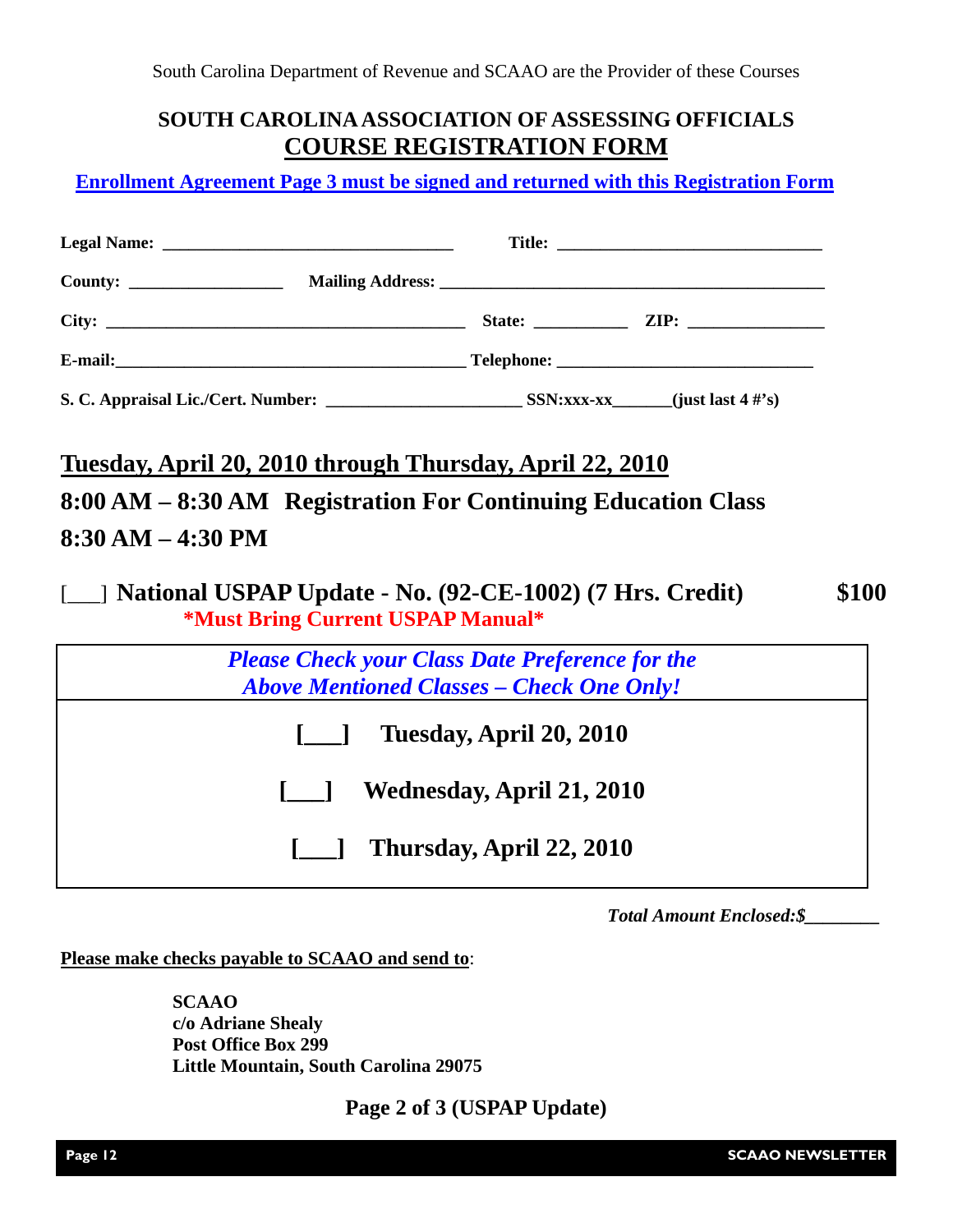South Carolina Department of Revenue and SCAAO are Provider of these Courses

#### **APPRAISER MANDATORY CONTINUING EDUCATION COURSE ENROLLMENT AGREEMENT SCAAO**

**PO BOX 299 LITTLE MOUNTAIN, SC 29075 (803) 898-5480 FAX: (803) 898-5484** 

#### **PLEASE PRINT**

Student's Full Legal Name

Address \_\_\_\_\_\_\_\_\_\_\_\_\_\_\_\_\_\_\_\_\_\_\_\_\_\_\_\_\_\_\_\_\_\_\_\_\_\_\_\_\_\_\_\_\_\_\_\_\_\_\_\_\_\_\_\_\_\_\_\_\_\_\_\_\_\_\_\_\_\_\_\_\_\_\_\_\_\_\_\_\_\_\_\_\_\_\_\_\_\_\_\_\_\_\_\_\_\_

City, State, and Zip Code

Social Security Number

## **National USPAP Update – No. (92-CE-1002)**

Beach Cove Resort 4800 South Ocean Boulevard North Myrtle Beach, South Carolina 29582

#### **POLICIES AND PROCEDURES**

**Class Conduct:** The instructor has the right to have any disruptive student removed from the class. All pagers and/or cell phones are to be turned off during class hours.

**Cancellation:** We reserve the right to cancel the course if a minimum of ten (10) students do not register. If an emergency (i.e., act of God, weather emergency, illness of instructor) warrants the rescheduling of a course, you will be advised as soon as possible. If the course is canceled, students will receive full refunds.

**Refunds:** Refunds will be paid only upon receipt of written notice postmarked or faxed at least one week before the course. No refunds will be paid for notices received six days or less prior to the course. **NO EXCEPTIONS**.

**Certificate:** Upon successful completion of the course, a Certificate of Completion will be mailed to the student. Rosters are kept for five years.

Our courses are offered to anyone regardless of race, color, religion, sex, national origin, familial status, or handicap. If you need special accommodations, please notify us immediately.

**MANDATORY ATTENDANCE:** I understand that registering for the class requires me to attend the full course in order to receive Mandatory Continuing Education credit. If for any reason I enter late, leave early, take extended breaks, or am unable to attend the entire course, I will not receive credit. There will be no make up for any sessions missed. I have read, understand, and hereby consent to the above policies.

#### **I certify that I have in my possession a copy of the 2010-2011 USPAP Manual and Course Student Manual for use in class and I retain a USPAP Manual for use in the office.**

**Signature: \_\_\_\_\_\_\_\_\_\_\_\_\_\_\_\_\_\_\_\_\_\_\_\_\_\_\_\_\_\_\_\_\_\_\_\_\_\_\_\_\_\_\_\_\_ Date:** \_\_\_\_\_\_\_\_\_\_\_\_\_\_\_\_\_\_\_\_\_\_\_

**(Signature required for registration)** 

#### **Page 3 of 3 (USPAP Update)**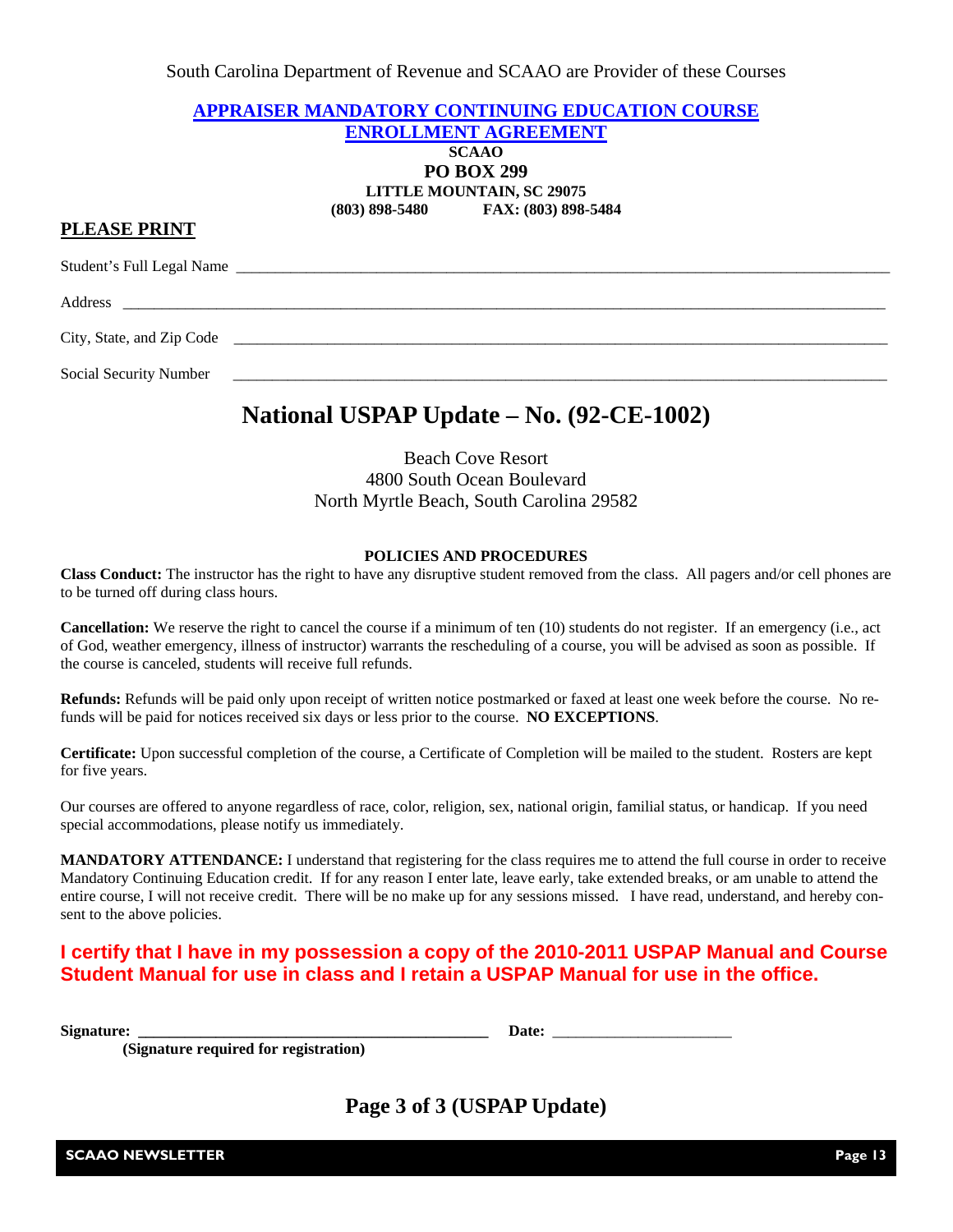#### **AUDITOR'S, TREASURER'S & TAX COLLECTOR'S EDUCATIONAL WORKSHOP COURSE REGISTRATION FORM**

#### *WEDNESDAY, APRIL 21, 2010 AND THURSDAY, APRIL 22, 2010*

#### **AUDITOR'S, TREASURER'S & TAX COLLECTOR'S EDUCATIONAL WORKSHOP**

#### **Wednesday, April 21, 2010**

|                                        | 12 Noon – 1:00 PM Registration for SCAAO Educational Workshop                                                                                                | \$25.00 |
|----------------------------------------|--------------------------------------------------------------------------------------------------------------------------------------------------------------|---------|
|                                        | 1:00 PM - 5:00 PM Workshop for Auditor's, Treasurer's & Tax Collector's                                                                                      |         |
| $1:00 \text{pm} - 2:00 \text{pm}$      | <b>Archives Retention</b><br>Speaker: John Mackintosh, SC Dept of Archives & History                                                                         |         |
| 2:00pm-5:00pm                          | Cleaning up Delinquent files (BPP, Watercraft, etc);<br><b>Speakers: Martin Posey, Aiken County Tax Collector</b><br><b>Mary Lou Powell, Esquire, SC DOR</b> |         |
| Thursday, April 23, 2009               |                                                                                                                                                              |         |
| 9:00 AM – 12 Noon Workshop (Continued) |                                                                                                                                                              |         |
| 9:00am-10:15am                         | Rollback Millage and the effects of the 15% cap<br><b>Speaker: Sandy Houck, SC DOR</b>                                                                       |         |
| 10:30am-12 Noon                        | Registering out of state tag violators and other DMV topics<br><b>Speaker: Lotte Devlin, Department of Motor Vehicles</b>                                    |         |
|                                        | How Horry County deals with out of state tags<br><b>Speaker: Horry County Officer</b>                                                                        |         |
|                                        | How Lancaster County deals with out of state tags<br><b>Speaker: Dale Dean, Lancaster County Codes Enforcement Officer</b>                                   |         |

**Total Amount Enclosed \$\_\_\_\_\_\_\_\_\_\_\_**

**The SCAAO Spring Workshop cost of \$25.00 covers the pre-conference workshops held on Wednesday afternoon and Thursday morning. To attend other Conference functions that will begin on Thursday afternoon, you must be registered for the Conference. The Conference fee is \$100.00 prior to April 5th and \$125.00 after April 5th. This fee includes frogmore, banquet and Friday's Meeting. If attending workshops only and do not plan to attend Conference, the cost of Frogmore is \$20.00**

**Make Checks payable to SCAAO and send to: SCAAO** NOTE: **c/o Adriane Shealy Honorary Members who attend the PO Box 299 Educational Workshop are required to pay**  Little Mountain, SC 29075 the Workshop Registration Fee in the amount **shealya@sctax.org of \$25.00 for Wednesday and Thursday.**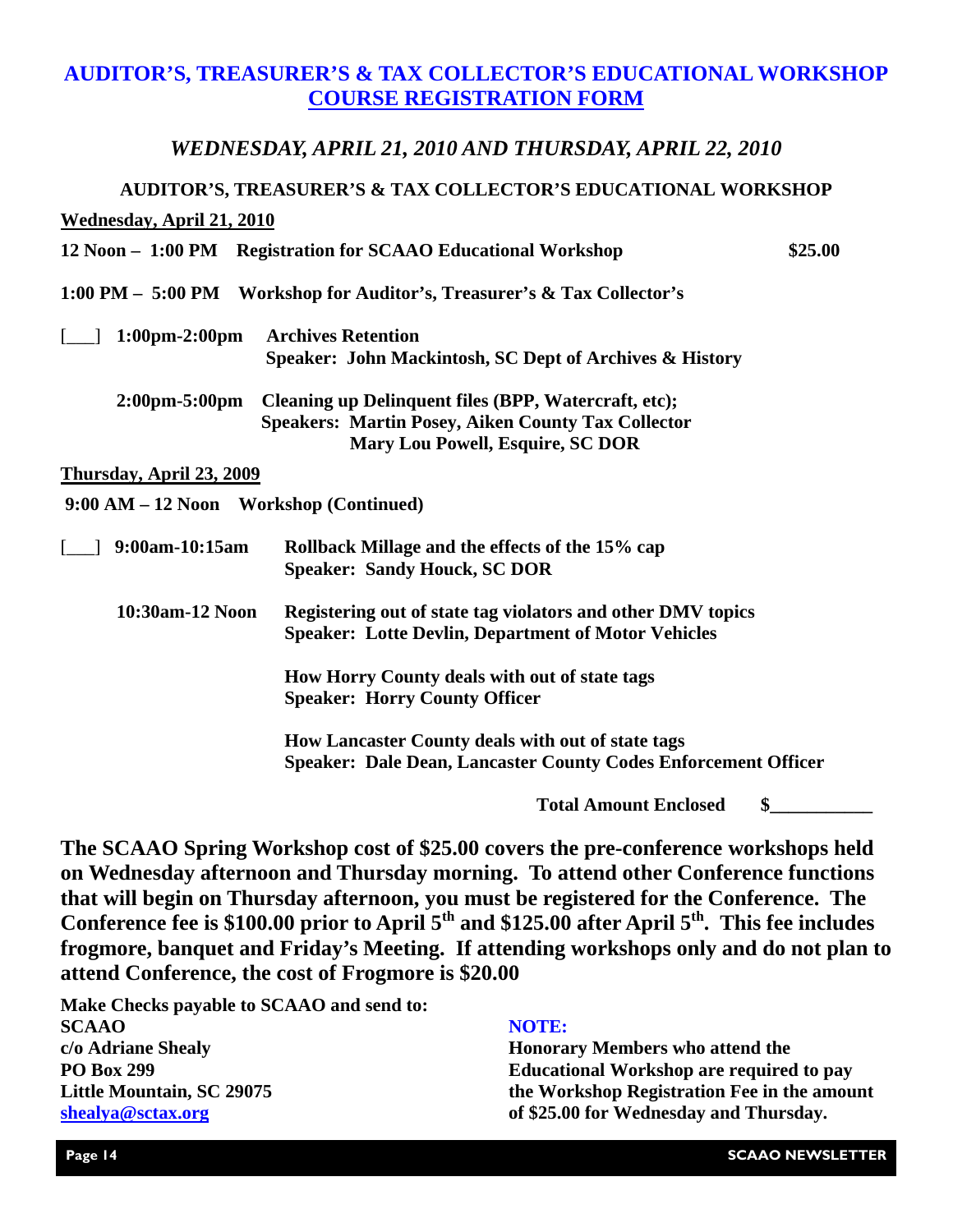# **SCAAO 2010 EVENT SCHEDULE**

| <b>JANUARY 8TH</b>                | <b>EXECUTIVE BOARD MEETING</b>          | <b>SEAWELL'S - COLUMBIA</b>      |
|-----------------------------------|-----------------------------------------|----------------------------------|
| FEBRUARY 19TH                     | <b>EXECUTIVE BOARD MEETING</b>          | <b>SEAWELL'S - COLUMBIA</b>      |
| MARCH $12^{TH}$                   | <b>EXECUTIVE BOARD MEETING</b>          | <b>SEAWELL'S - COLUMBIA</b>      |
| <b>APRIL 9TH</b>                  | <b>EXECUTIVE BOARD MEETING</b>          | <b>SEAWELL'S - COLUMBIA</b>      |
| APRIL $19^{TH}$ – APRIL $25^{TH}$ | <b>EDUCATION SEMINAR</b>                | <b>BEACH COVE - MYRTLE BEACH</b> |
| APRIL 23RD                        | <b>EXECUTIVE BOARD MEETING</b>          | <b>BEACH COVE-MYRTLE BEACH</b>   |
| APRIL 24TH                        | <b>BUSINESS MEETING</b>                 | <b>BEACH COVE-MYRTLE BEACH</b>   |
| JUNE $11$ <sup>TH</sup>           | <b>EXECUTIVE BOARD MEETING</b>          | <b>SEAWELL'S - COLUMBIA</b>      |
| AUGUST 1ST-AUGUST 4TH             | <b>SCAC FALL CONFERENCE</b>             | <b>HILTON HEAD</b>               |
| <b>AUGUST 13TH</b>                | <b>EXECUTIVE BOARD MEETING</b>          | <b>SEAWELL'S - COLUMBIA</b>      |
| AUGUST $29^{TH}$ - SEPT $1^{SR}$  | <b>IAAO ANNUAL CONFERENCE</b>           | DISNEY WORLD - ORLANDO, FL       |
| SEPTEMBER 10TH                    | <b>EXECUTIVE BOARD MEETING</b>          | <b>SEAWELL'S - COLUMBIA</b>      |
| OCTOBER 15TH                      | <b>FALL BUSINESS MEETING</b>            | <b>SEAWELL'S - COLUMBIA</b>      |
| OCTOBER $28^{TH}-29^{TH}$         | CASC FALL BUSINESS MEETING BEAUFORT, SC |                                  |
| DECEMBER 10TH                     | <b>EXECUTIVE BOARD MEETING</b>          | <b>SEAWELL'S - COLUMBIA</b>      |

**NOTE: EXECUTIVE BOARD MEETINGS ARE SUBJECT TO CHANGE** 

# REMEMBER...

All nominations for the Max G. Rush Award are due by *June 1st, 2010*. Please turn in nominations to Rendel Mincey, 2010 SCAAO President.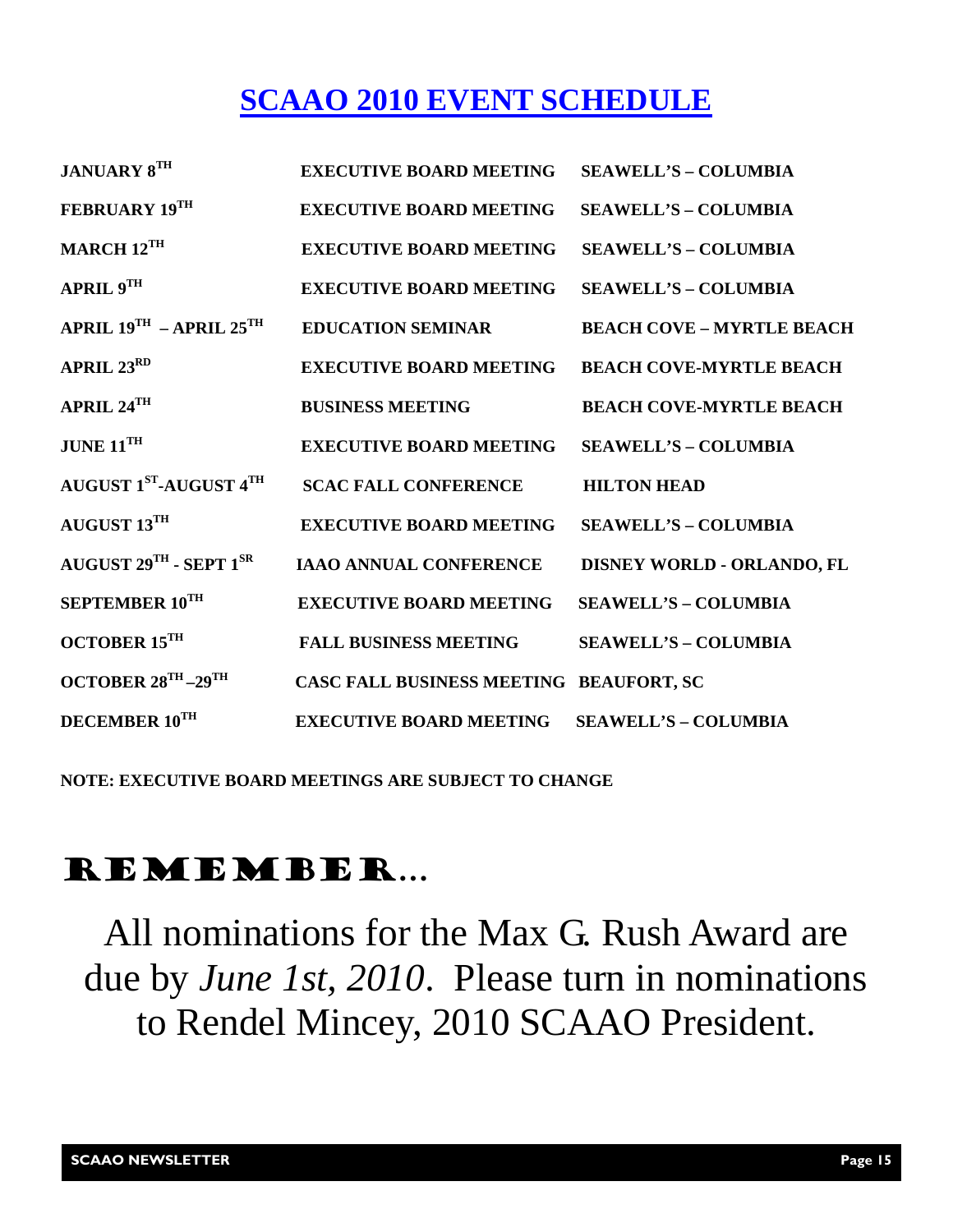









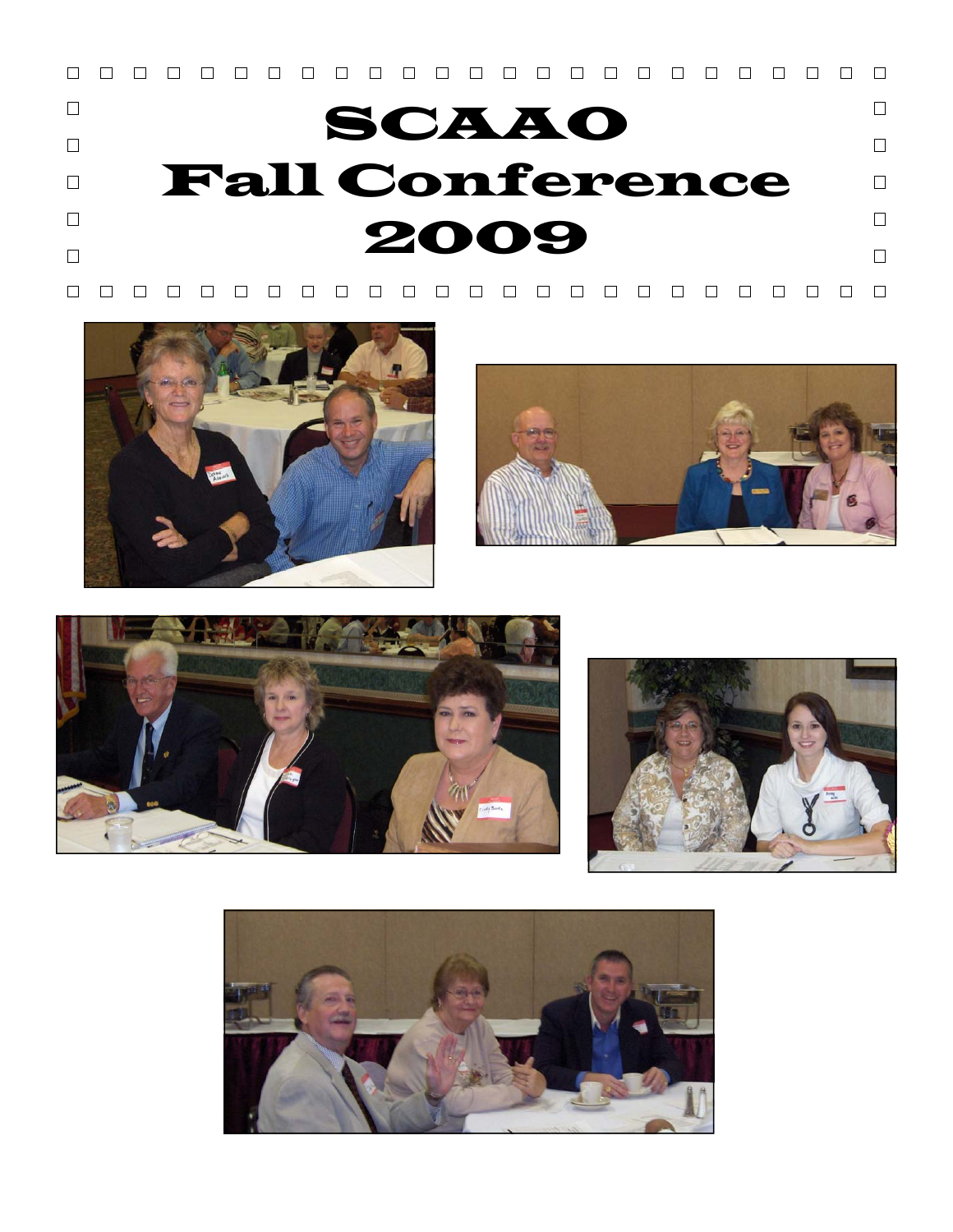







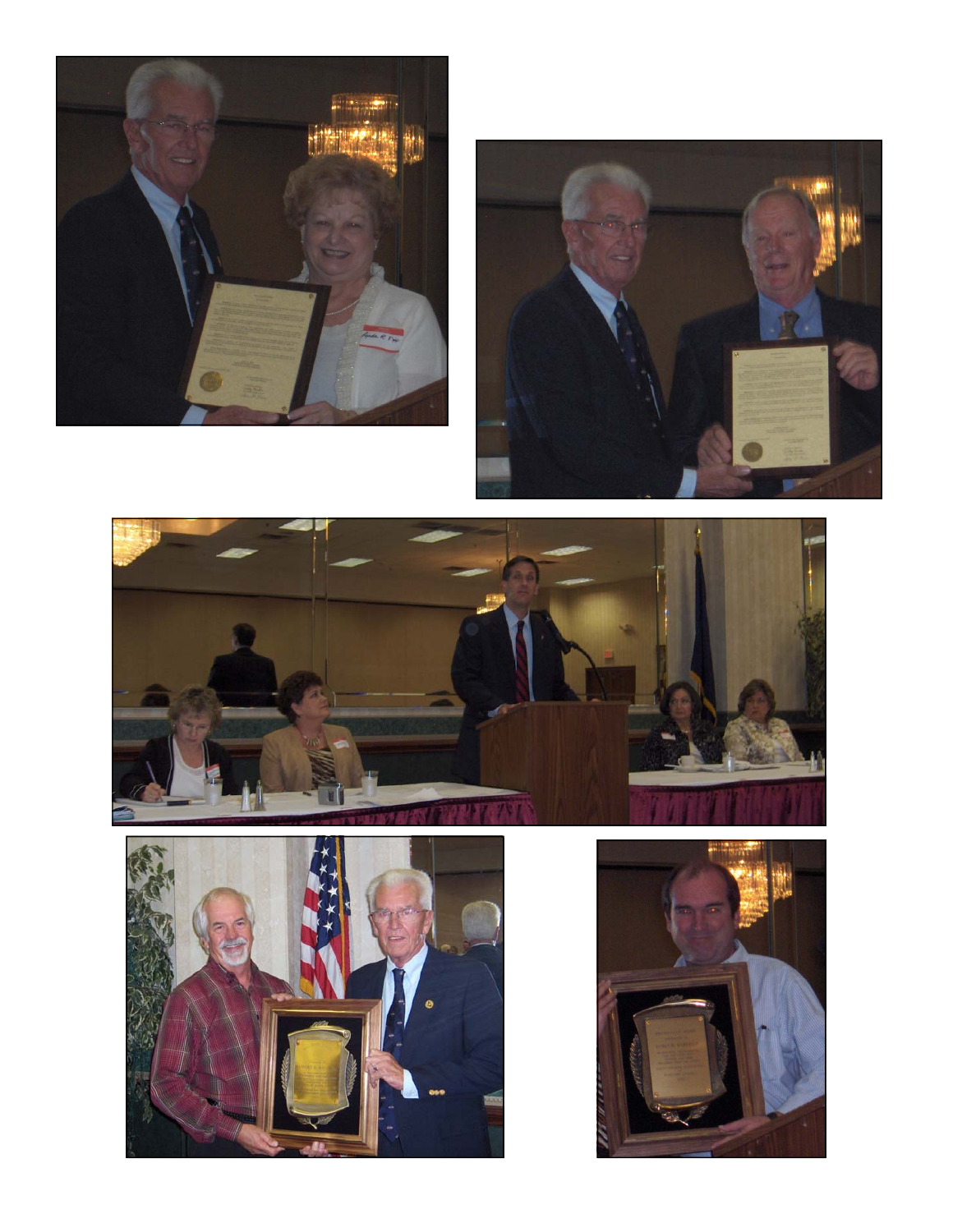## *TENTATIVE AGENDA - SCAAO EDUCATIONAL CONFERENCE*

# **Tuesday, April 20, 2010**

#### *Continuing Education - USPAP*

| 8:00am-8:30am            | <b>Registration - Continuing Education - USPAP</b> |
|--------------------------|----------------------------------------------------|
| 8:30am-10:00am           | <b>Continuing Education - USPAP</b>                |
| 10:00am-10:15am          | <b>Break</b>                                       |
| $10:15$ am- $12:00$ noon | Continuing Education - USPAP (continued)           |
| $12:00$ noon- $1:00$ pm  | Lunch - On Your Own                                |
| $1:00$ pm-2:30pm         | Continuing Education - USPAP (continued)           |
| 2:30pm-2:45pm            | <b>Break</b>                                       |
| 2:45-4:30pm              | Continuing Education - USPAP (continued)           |
|                          |                                                    |

## **Wednesday, April 21, 2010**

#### *Continuing Education - USPAP*

| 8:00am-8:30am            | <b>Registration - Continuing Education - USPAP</b> |
|--------------------------|----------------------------------------------------|
| 8:30am-10:00am           | Continuing Education - USPAP                       |
| 10:00am-10:15am          | <b>Break</b>                                       |
| $10:15$ am- $12:00$ noon | Continuing Education - USPAP (continued)           |
| $12:00$ noon- $1:00$ pm  | Lunch - On Your Own                                |
| $1:00$ pm-2:30pm         | Continuing Education - USPAP (continued)           |
| 2:30pm-2:45pm            | <b>Break</b>                                       |
| 2:45-4:30pm              | Continuing Education - USPAP (continued)           |

#### *Continuing Education - Mass Appraisal of Residential Property*

| 8:00am-8:30am            | <b>Registration - Continuing Education - Mass Appraisal</b> |
|--------------------------|-------------------------------------------------------------|
| 8:30am-10:00am           | Continuing Education - Mass Appraisal                       |
| $10:00$ am- $10:15$ am   | <b>Break</b>                                                |
| $10:15$ am- $12:00$ noon | Continuing Education - Mass Appraisal (continued)           |
| $12:00$ noon- $1:00$ pm  | Lunch - On Your Own                                         |
| $1:00$ pm-2:30pm         | Continuing Education - Mass Appraisal (continued)           |
| 2:30pm-2:45pm            | <b>Break</b>                                                |
| 2:45-4:30pm              | Continuing Education - Mass Appraisal (continued)           |

#### *Continuing Education - Valuation of Agricultural Property in SC*

1:00-1:30pm Registration; Afternoon Session - Continuing Education - Valuation of Ag Property 1:30-pm-4:30pm Continuing Education - Afternoon Session - Valuation of Ag Property *Auditor's, Treasurer's & Tax Collector's Educational Workshop*

12 Noon-1:00pm Registration for SCAAO Educational Workshop 1:00pm-5:00pm Workshop

## **Thursday, April 22, 2010**

8:00am-9:30am Continental Breakfast

#### *Continuing Education - USPAP*

| 8:00am-8:30am                     | Registration - Continuing Education - USPAP |                         |
|-----------------------------------|---------------------------------------------|-------------------------|
| 8:30am-10:00am                    | <b>Continuing Education - USPAP</b>         |                         |
| $10:00$ am-10:15am                | Break                                       |                         |
| $10:15$ am- $12:00$ noon          | Continuing Education - USPAP (continued)    |                         |
| $12:00$ noon- $1:00$ pm           | Lunch - On Your Own                         |                         |
| $1:00 \text{pm} - 2:30 \text{pm}$ | Continuing Education - USPAP (continued)    |                         |
| $2:30$ pm $-2:45$ pm              | <b>Break</b>                                |                         |
| $2:45-4:30$ pm                    | Continuing Education - USPAP (continued)    |                         |
| Page 18                           |                                             | <b>SCAAO NEWSLETTER</b> |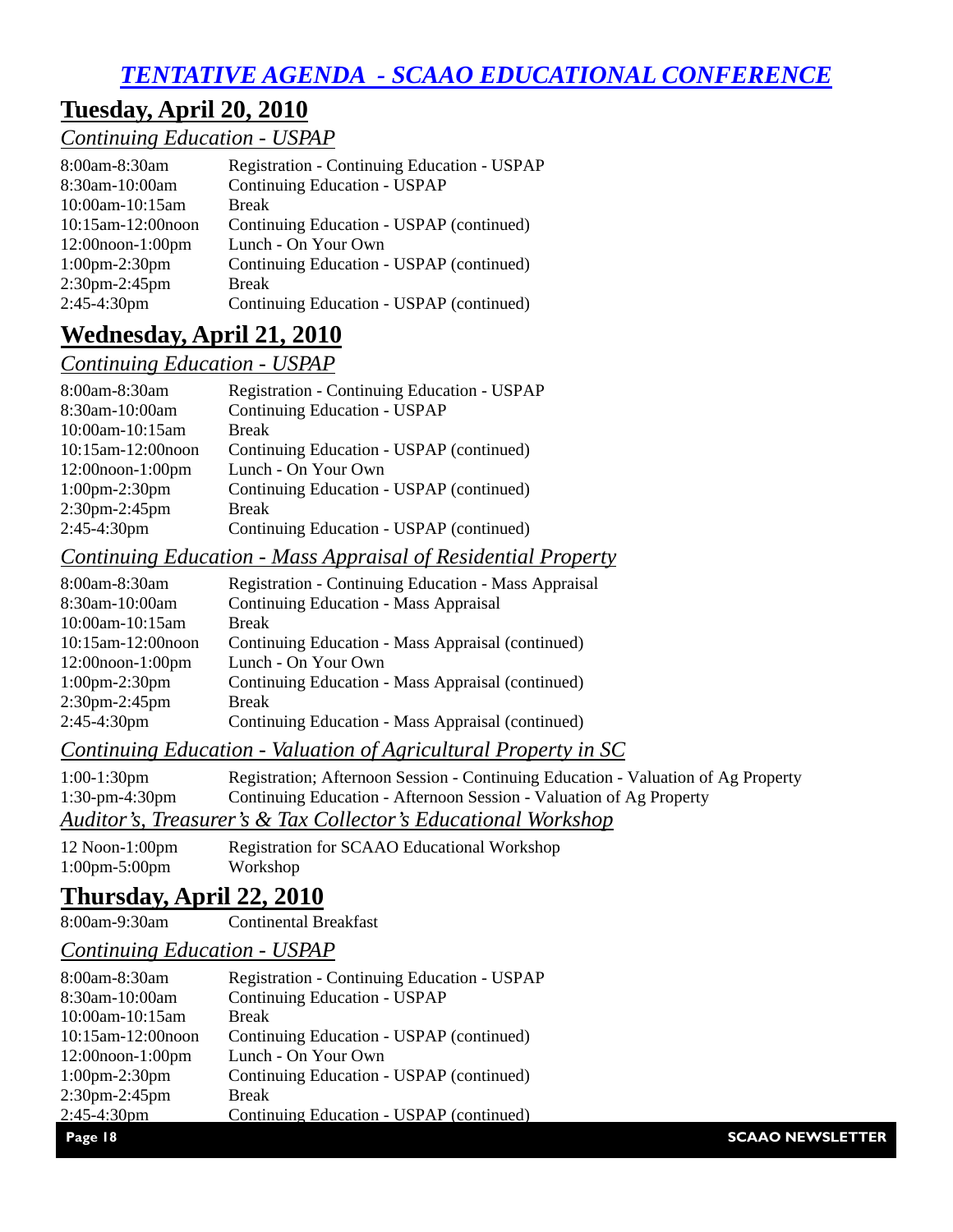## *TENTATIVE AGENDA - SCAAO EDUCATIONAL CONFERENCE (cont'd)*

#### **Thursday, April 22, 2010**

#### *Continuing Education - Mass Appraisal of Residential Property*

| 8:00am-8:30am            | <b>Registration - Continuing Education - Mass Appraisal</b> |
|--------------------------|-------------------------------------------------------------|
| 8:30am-10:00am           | <b>Continuing Education - Mass Appraisal</b>                |
| 10:00am-10:15am          | <b>Break</b>                                                |
| $10:15$ am- $12:00$ noon | Continuing Education - Mass Appraisal (continued)           |
| $12:00$ noon- $1:00$ pm  | Lunch - On Your Own                                         |
| $1:00$ pm $-2:30$ pm     | Continuing Education - Mass Appraisal (continued)           |
| $2:30$ pm- $2:45$ pm     | <b>Break</b>                                                |
| $2:45-4:30$ pm           | Continuing Education - Mass Appraisal (continued)           |

#### *Continuing Education - Valuation of Agricultural Property in SC*

| 8:00am-8:30am  | Registration; Morning Session - Continuing Education - Valuation of Ag Property |
|----------------|---------------------------------------------------------------------------------|
| 8:30am-11:30am | Continuing Education - Morning Session - Valuation of Ag Property               |

#### *Auditor's, Treasurer's & Tax Collector's Educational Workshop (cont'd)*

9:00am-12:00noon Workshop (cont'd)

#### *Conference Information*

| $2:00 \text{pm} - 5:00 \text{pm}$ | <b>Conference Registration - Exhibitors Hall</b>                               |
|-----------------------------------|--------------------------------------------------------------------------------|
| $2:00 \text{pm-}6:30 \text{pm}$   | Exhibits Open                                                                  |
| $5:00 \text{pm-}6:30 \text{pm}$   | <b>Exhibitors Reception</b>                                                    |
| $7:30$ pm- $11:00$ pm             | Edgar "Ed" Owens Frogmore Stew - Entertainment provided by <i>Jodih Hunter</i> |

# **Friday, April 24, 2009**

| 8:00am-9:30am           | <b>Executive Board Meeting</b>                          |
|-------------------------|---------------------------------------------------------|
| 8:00am-9:30am           | <b>Continental Breakfast</b>                            |
| 9:00am-9:30am           | <b>Conference Registration Continues</b>                |
| $10:00$ am- $10:15$ am  | Welcome - Rendel Mincey, SCAAO President                |
| $10:15$ am-12 Noon      | Lotte Devlin, Deputy Director, Vehicle Services, SC DMV |
|                         | Mobile Home Task Force Committee                        |
|                         | <b>DMV</b> Access                                       |
| $12:00$ noon- $1:00$ pm | Lunch - On Your Own                                     |
| $1:00$ pm $-5:00$ pm    | Assessor's Breakout Session                             |
|                         | Auditors, Treasurers, & Tax Collectors Breakout Session |
| $6:30$ pm $-7:30$ pm    | President's Reception                                   |
| 7:30pm-9:00 pm          | Award's Banquet                                         |
| 9:00pm-12:00am          | Dance - Entertainment provided by SECOND NATURE         |

#### **Saturday, April 25, 2009**

8:00am-9:00am Continental Breakfast 9:00am-1:00pm SCAAO Spring Business Meeting; President Rendel Mincey, President

#### **Sunday, April 26, 2009**

Adjournment